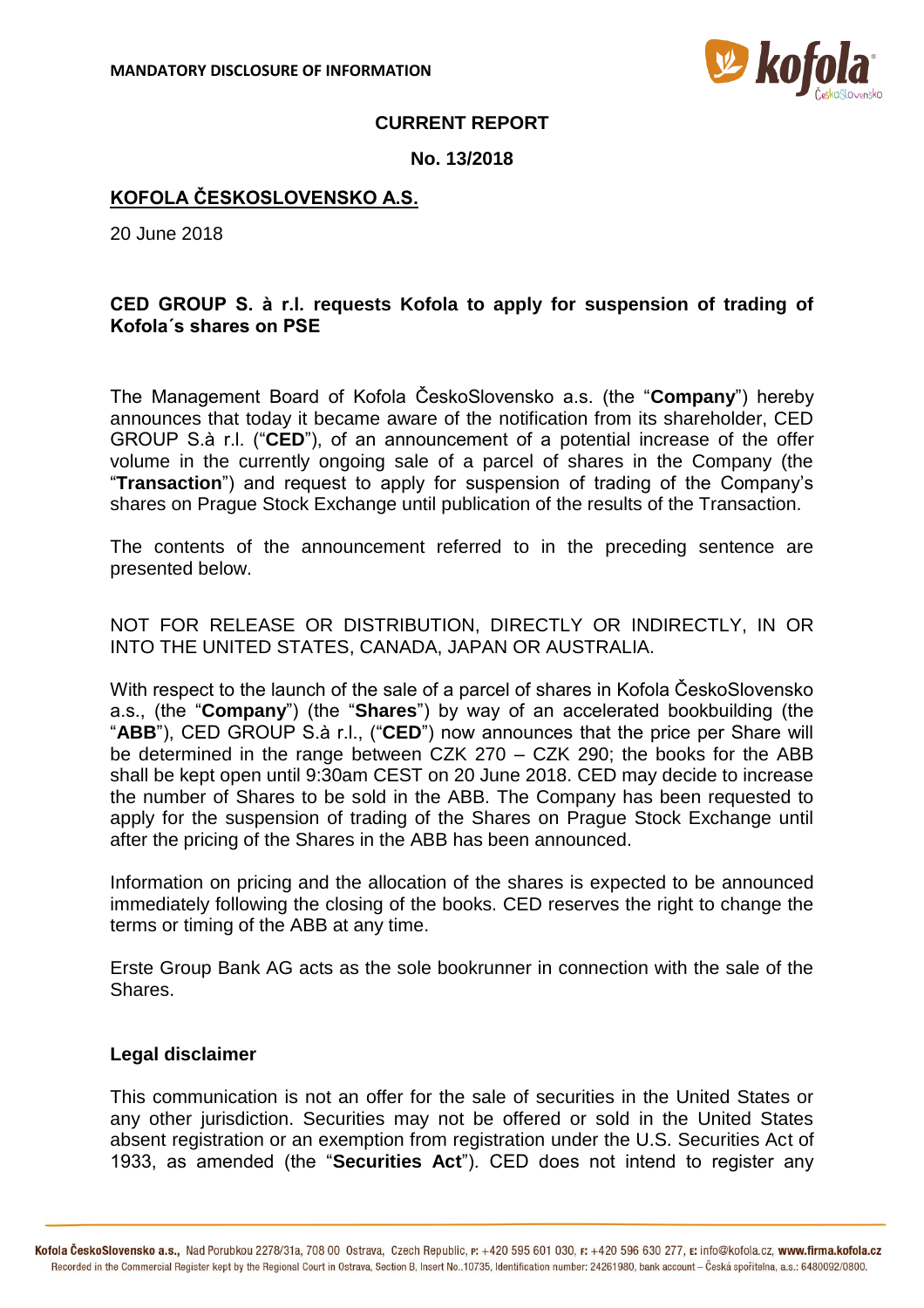

portion of the ABB in the United States and does not intend to conduct a public offering of securities in the United States.

This communication in the United States is intended only for QIBs and by accepting delivery of this communication in the United States, you confirm that you are a QIB. The securities referred to herein may only be sold pursuant to Regulation S of the Securities Act and in the US, pursuant to an exemption from the Securities Act, strictly only to a limited number of QIBs (as defined in Rule 144A under the Securities Act) and in certain other countries, only to authorized professional institutional investors. The securities are "restricted securities" as defined in Rule 144A under the Securities Act and any allocation will only be made on the basis of the purchaser executing an investor representation letter.

The material set forth herein is for information purposes only and is not an offer to sell, or the solicitation of an offer to buy, any securities in any jurisdiction in which such offer, solicitation or sale would be unlawful and, in particular, is not for release, publication or distribution in or into the United States, Australia, Canada or Japan.

This communication and any subsequent offer of securities may be restricted by law in certain jurisdictions, and persons receiving this communication or any subsequent offer should inform themselves about and observe any such restrictions and must not under any circumstances forward this communication to any other person. Failure to comply with such restrictions may violate the securities laws of any such jurisdiction. The ABB is only addressed to and directed at persons in Member States of the European Economic Area who are "qualified investors" within the meaning of Article 2(1)(e) of the Prospectus Directive. In addition, in the United Kingdom, this communication is being distributed to, and is directed only at, qualified investors who: (i) are investment professionals within the meaning of Article 19(5) of the Financial Services and Markets Act 2000 (Financial Promotion) Order 2005 (the "**Financial Promotion Order**"); (ii) persons falling within any of the categories of persons described in Article 49 of the Financial Promotion Order; and (iii) any other persons to whom it may otherwise lawfully be made (all such persons together being referred to as "relevant persons").

Any investment or investment activity to which these materials relate are available only to relevant persons in the United Kingdom and qualified investors in any member state of the European Economic Area other than the United Kingdom and will only be engaged with such persons.

Any investment decision to buy shares must be made solely on the basis of publicly available information. Such information is not the responsibility of Erste Group Bank AG and has not been independently verified thereby.

Erste Group Bank AG is acting for CED and no one else in connection with the offering and will not be responsible to anyone other than CED for providing advice or the protections afforded to clients in relation to any transaction or any matters referred to in this communication.

Erste Group Bank AG and any of its respective related parties, may participate in the ABB on a proprietary basis.